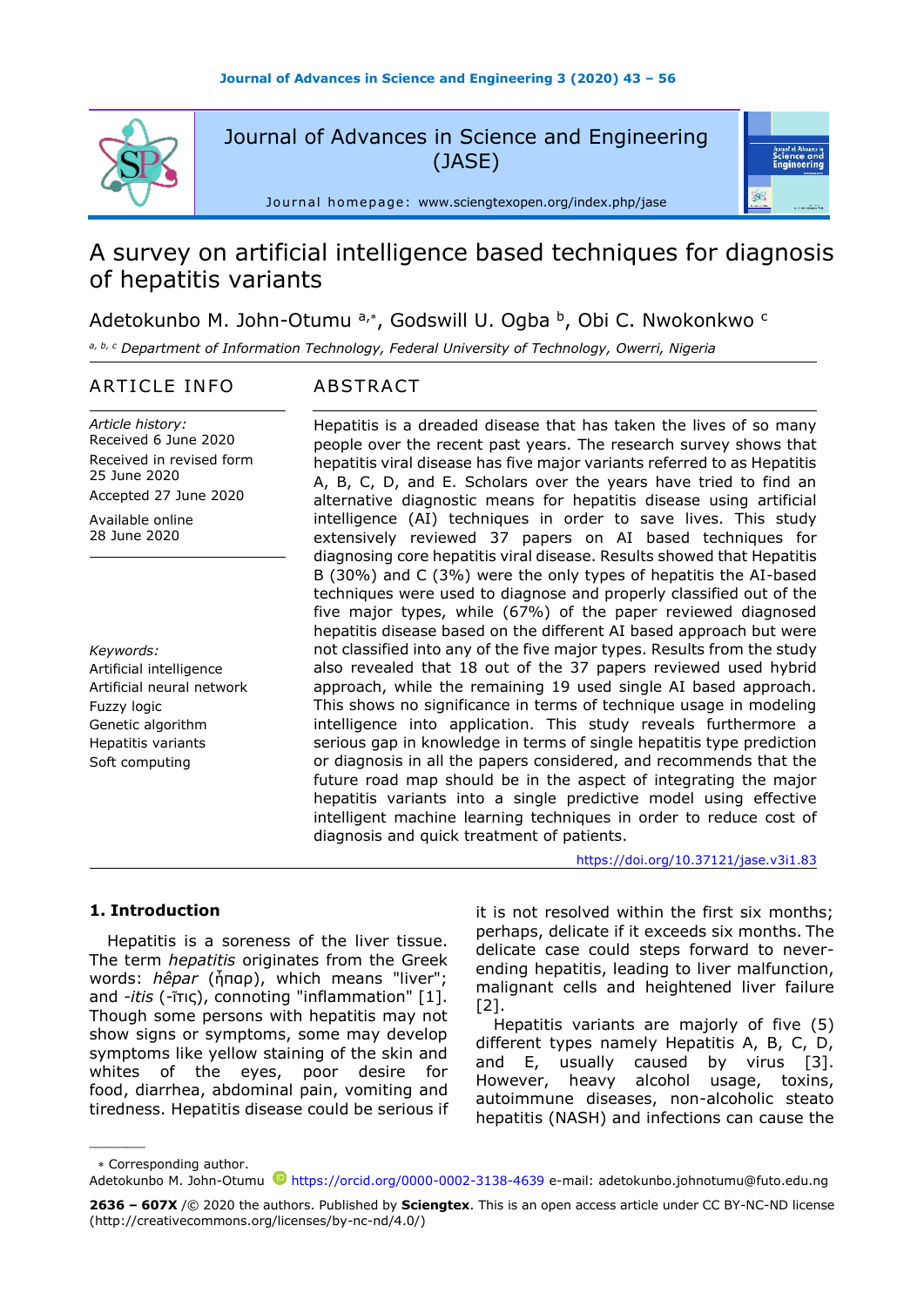disease. Hepatitis A and Hepatitis E mostly spread by infected water and food while Hepatitis B is primarily transferred through body fluids; either sexually transferred, from mothers to babies at childbirth (during pregnancy) or through blood transfusion, as in hepatitis C where contaminated instrument like needles and sharp objects, can spread the disease. The five different types of hepatitis viruses have the capability to cause severe disease, but the maximum numbers of deaths all over the world are as a result from chronic hepatitis virus B or hepatitis C disease contamination [4].

According to [5] about 33% of the world population have hepatitis B disease; between 300 - 400 millions of people also have chronic hepatitis B. Hepatitis B is extremely endemic and most likely affects a likely rate of  $5 - 8\%$ of the entire populace in Africa [6]. Nevertheless, it is anticipated that about 19 million adults are infected with the chronic hepatitis C in the Central and West Africa [4]. Hepatitis D can be transmitted only to persons infected with Hepatitis B. Apart from hepatitis C and E, other variants are avertable with immunization. In the case of unrelieved viral hepatitis, antiviral medications are normally suggested except in situation, which limit the life expectancy of the patient. A healthy diet, physical activity and weight loss are suggested for NASH. A liver transplant sometimes are suggested for both heightened and never-ending liver failure. It is worth mentioning that a patient should consult specialists at the early stage for further diagnosis and treatment, and the use of artificial intelligence for diagnosis of the disease could be essential [7].

The main purpose of this survey is to consult widely from published literatures about the concept of the dreaded hepatitis disease, it's variants and infection modes and more especially how computers based on the concept of artificial intelligence has helped in providing alternative and fast means of probing and prognosis of the dreaded diseases based on the comments and recommendation in [7].

# **2. Literature Review**

The concept of artificial intelligence (AI) was first devised by John McCarthy during the midfifties in a conference at Dartmouth College [8]. Artificial intelligence describes the ability of a machine or artefact to perform similar kinds of functions that characterize human thought [9]. It is a kind of intelligence designed, development and deployed to

machines that enables them reason correctly in order to handle more complex and imprecise task autonomously that ordinary would have required the intervention of human beings. AI is a rapidly growing tool that can overcome most of the limitations of the traditional-based techniques [10]. Machine leaning, natural language processing, knowledge representation, reasoning, etc., are central problem areas of AI [11], [12]. Some AI techniques such as fuzzy logic (FL), artificial neural networks (ANN), rule based expert system (RBES), genetic algorithm (GA), case based reasoning (CBR), soft computing (SC) and hybrid systems, have been used to model intelligence in medical diagnostic applications [7], [13] and it has formed new research area for computer scientist [14].

# *2.1. Fuzzy Logic*

Fuzzy Logic (FL), an AI technique addresses uncertainty in knowledge and can be used to simulate human cognitive thought processes for example reasoning and thinking [11]. According to [15], FL prototype was intellectualized by L. A. Zadeh in 1965, but it took extra nine years for it to become extensively acknowledged [16]. Fig. 1 shows the FL system, comprising four major parts: fuzzifiier module, knowledge base, inference engine, and defuzzification module [17].





Despite the fact that FL reasons on a higher level using linguistic variables like that of humans, it still has concerns arising from the inability to learn properly, though appreciably good in other areas like imprecision tolerance, explanation ability and knowledge representation [13]. Several researchers have recently used the concept of FL to model intelligence into medical applications for diagnosis of ailments such as Lassa fever [18], [19], Lung Cancer [20], Hepatitis B [21]-[23], Typhoid Fever [24], HIV [25], Back pain [26], Arthritis [27], Breast Cancer [28], Diabetes [29], [30], Pelvic Inflammatory Disease [31], Leprosy [32], Multi-Fever [33], Medical Diagnosis [34], Diseases classifier [35],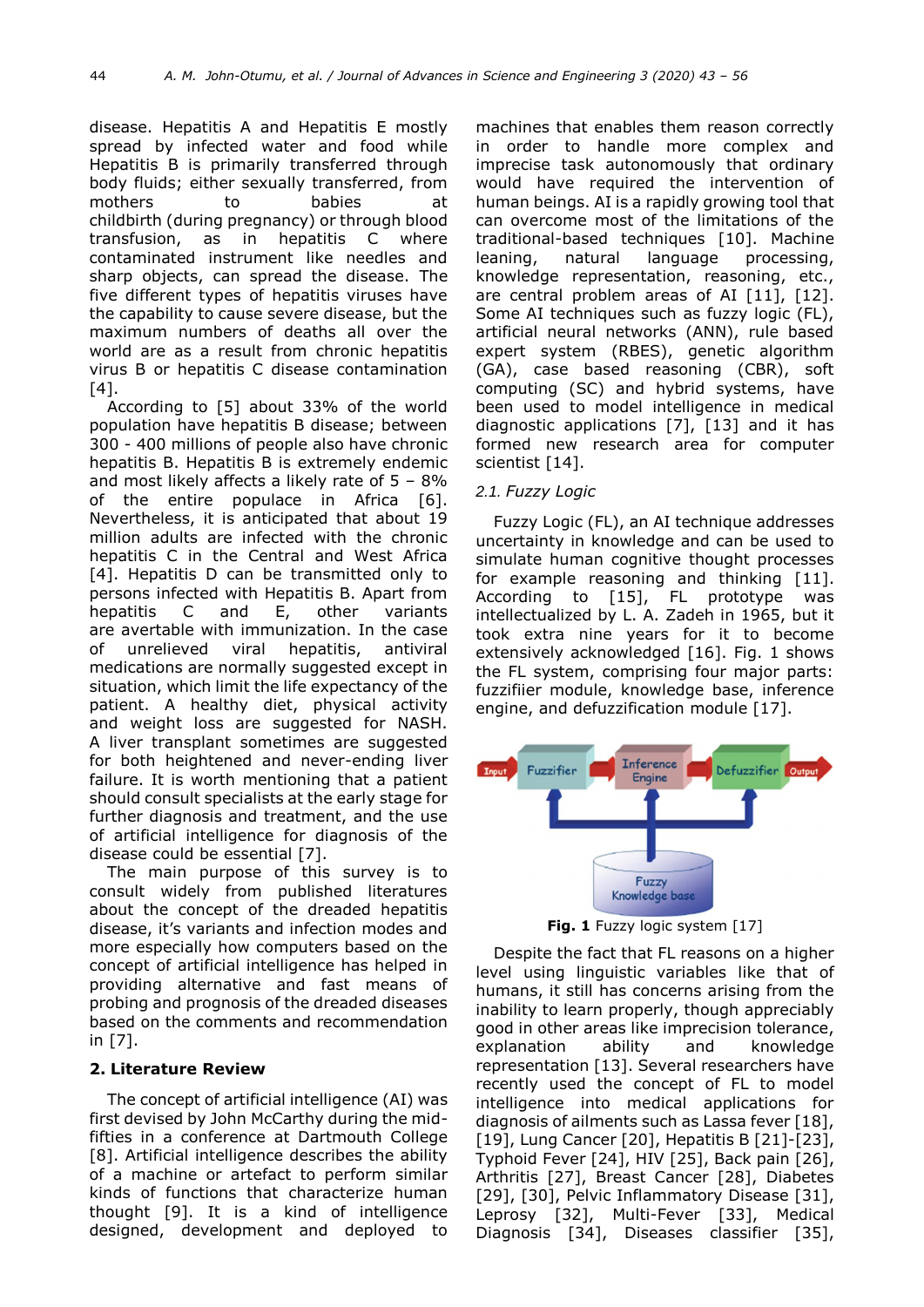Asthma and Chronic Obstructive Pulmonary Disease [36]-[38], Prostate cancer [39], Peptic Ulcer [40], Multiple Sclerosis [41], Gonorrhea [42], Enteric Fever [43], Cat Anal Gland Cancer [44].

#### *2.2. Expert System*

Expert System (ES) as a subdivision of AI utilizes human knowledge to resolve issues that involves human's proficiency; though most ES developed before now utilizes specialized software called shells, recent ES uses strictly rule-based and other AI based techniques. The rule-based expert systems uses rules to represent the expert knowledge and these rules are always called upon whenever they are needed to resolve issues, though it has challenges such as ineffective search system, imprecision acceptance, flexibility, knowledge breakthrough a well as its lack of capacity to learn [13]. Longestablished rule-based expert systems are being utilized globally to diagnose medical conditions such as malaria and typhoid [45], fever [46], viral infection [47], influenza [48], memory loss disease [49], Lassa fever [50], [51], dengue fever [52], blood testing [53], and human diseases [54]-[55]. ES will continue to advance for unambiguous utilizations in medical diagnosis owing to invasion of novel and enormous information, which makes experts to be dedicated [56].

#### *2.3. Artificial Neural Networks*

Artificial neural networks (ANN) are nonalgorithmic approach for processing information that is motivated by biological neurons systems [57]. There are no less than 100 billion interconnected neurons in the human brain meant for reading and processing of sensory input data in the human senses. ANN is a low level computational makeup that learns using supervise, unsupervised and reinforcement learning techniques. In recent times, the ANN has been classified as a significant part of AI due to the initiation of the back-propagation algorithm that facilitates the adjustment of network hidden layers of neurons under supervised network training [58]. As a significant tool in machine learning, can be utilized for medical diagnosis. According to [59] ANN is very good for example in areas like knowledge recovery, learning, imprecision tolerance, maintainability and adaptability. Fig. 2 depicts a single perception or neuron consisting of three major layers: input, hidden and output. The first layer receives the input signals, which propagate through the hidden (middle) layer with final results at the output layer.



**Fig. 2** Non-linear model of a neuron [17]

The concept of ANN has also been used by different researchers to model complex intelligence into applications for medical probing and prognosis such as Glomerulonephritis [60], Hepatitis B and C diagnosis [61]–[68].

## *2.4. Genetic algorithm*

Genetic algorithm (GA) is merely a search tool that is based on the principle of survival of the fittest [11] that enables biological class to get used to its surroundings in order to compete efficiently for resources. The essential thought of GA is to uphold population of chromosomes; representing candidate solutions to a particular problem, which will change more than a period through contest and restricted deviation [69]. GA is tough and potent in complicated situations where the space is frequently huge, sporadic, multifaceted and inadequately unspoken. GA has been functional in an extensive variety of difficulty areas, though it immediately guarantees a satisfactory solution in a rapid manner, perhaps, not a global best possible resolution to a given problem.

Basic operations of the GA is illustrated in Fig. 3. The power of GA has been combined with other AI techniques by some researchers to proffer diagnostic solution to some medical conditions such as tuberculosis [6], [70], Nurse rostering problem [71] and diabetes mellitus [72].





# *2.5. Neuro-Fuzzy Hybrid Systems*

Hybrid systems can be referred to as the integration of the weaknesses and the strengths of two or more techniques to resolve a common drawback in order to yield a better result or performance. The complex nature of ANN and fuzzy logic have been hybridized for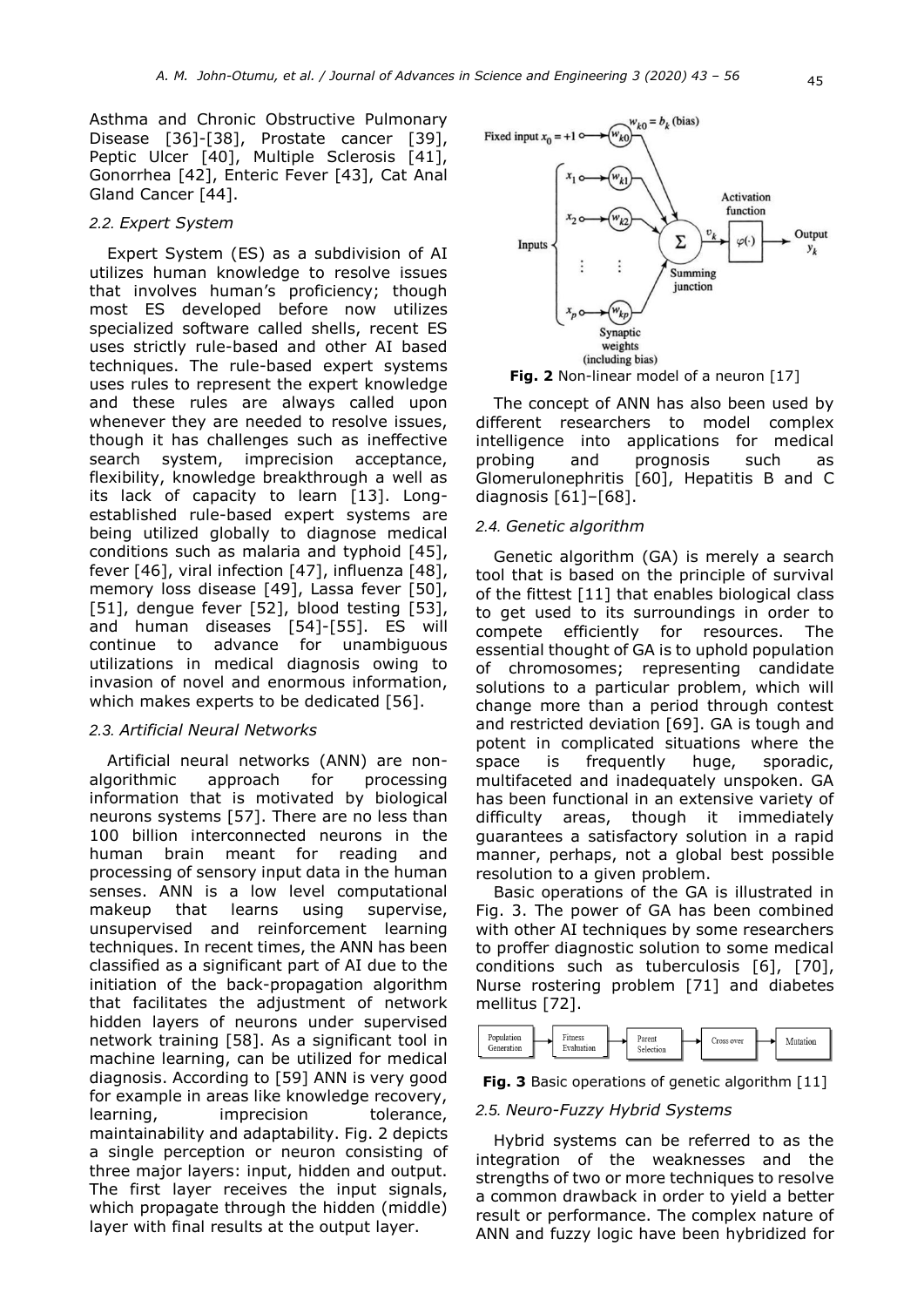the purpose of finding better solutions to problems in fault diagnosis, predictive analysis, health diagnosis, etc. [73].

Consequently, many computer scientist / researchers have bond the design of fuzzy logic with neural network to form a hybrid system referred to as neuro-fuzzy model (Fig. 4) in order to diagnose different medical ailment such as Lassa fever [13], cells classification either as cancerous or noncancerous [17], lung disease [74], breast cancer [75], tuberculosis [76]-[78], thyroid diseases [79], heart disease diagnosis [80], multiple sclerosis [81], diagnosis of Ebola hemorrhagic fever [82], monkey pox diseases [83], disease diagnosis [84], leukemia [85], bipolar disorder [86], Alzheimer [87], malaria [88], colon cancer [89], thyroid disorder [90], and autism recognition [91].



**Fig. 4** Schematic of an adaptive neuro-fuzzy model [92]

#### *2.6. Case Based Reasoning*

According to [13] the Case Based Reasoning (CBR) relies strongly on the procedure of reasoning by similarity in order to resolve a novel problem; the set of procedures are as follows: (i) there is a new problem, how can it be solved?; (ii) evaluate the new problem to all the problems scenarios that has been solved in the past, in order to determine which scenario the new problem bear a resemblance to the most; (iii) reprocess the solution of the most alike previous problem by changing it to get an answer for the current problem; and (iv) lastly, store the current problem and its solution as a reference purpose for resolving future problems. The Euclidean distance nearest neighbor algorithm is one of the many algorithms that can be used to design CBR intelligence in solving problems as structured in Fig. 5.

# *2.7. Soft Computing*

The term soft computing (SC) was introduced by L. A. Zadeh, the inventor of FL, who described SC as a collection of methods aimed to utilize the tolerance for imprecision and uncertainty in order to achieve a low cost solution with robustness and tractability. The

main components of SC are neuro computing, fuzzy Logic and probabilistic reasoning. It should be noted that the role model of SC is the human mind. A typical structure of SC model is depicted in Fig. 6.



**Fig. 5** Structure of a case based reasoning system [13]



**Fig. 6** A typical structure of soft computing model

Characteristics of soft computing are that (a) it does not requires any mathematical modeling of problem solving; (b) it may not yield the precise solution; (c) the algorithms are adaptive i.e., it can adjust to the change of dynamic environment; and (d) it uses some biological inspired methodologies such as genetics, evolutionary computing, ant colony, particle swarming, human nervous system, etc.

Recently, research scholars in the field of computational intelligence have also used soft computing approach to diagnose different medical conditions such as Tuberculosis [11], [70], [93], Stroke [94], Diabetes Mellitus [72], [95], Medical Diagnosis [96], Disease Diagnosis [97], Glaucoma Disease [98], Childhood Autism [99], Common Skin Diseases [100], Image Diagnosis [101]. However, the usage of AI techniques for medical diagnosis generally and prognosis and probing of Hepatitis in particular has highly increased. Early treatment of patients with diseases can lead to effective control if the disease is detected early [7].

A summary of the core related works done on hepatitis detection and classification using artificial intelligence based techniques is presented in a tabular format.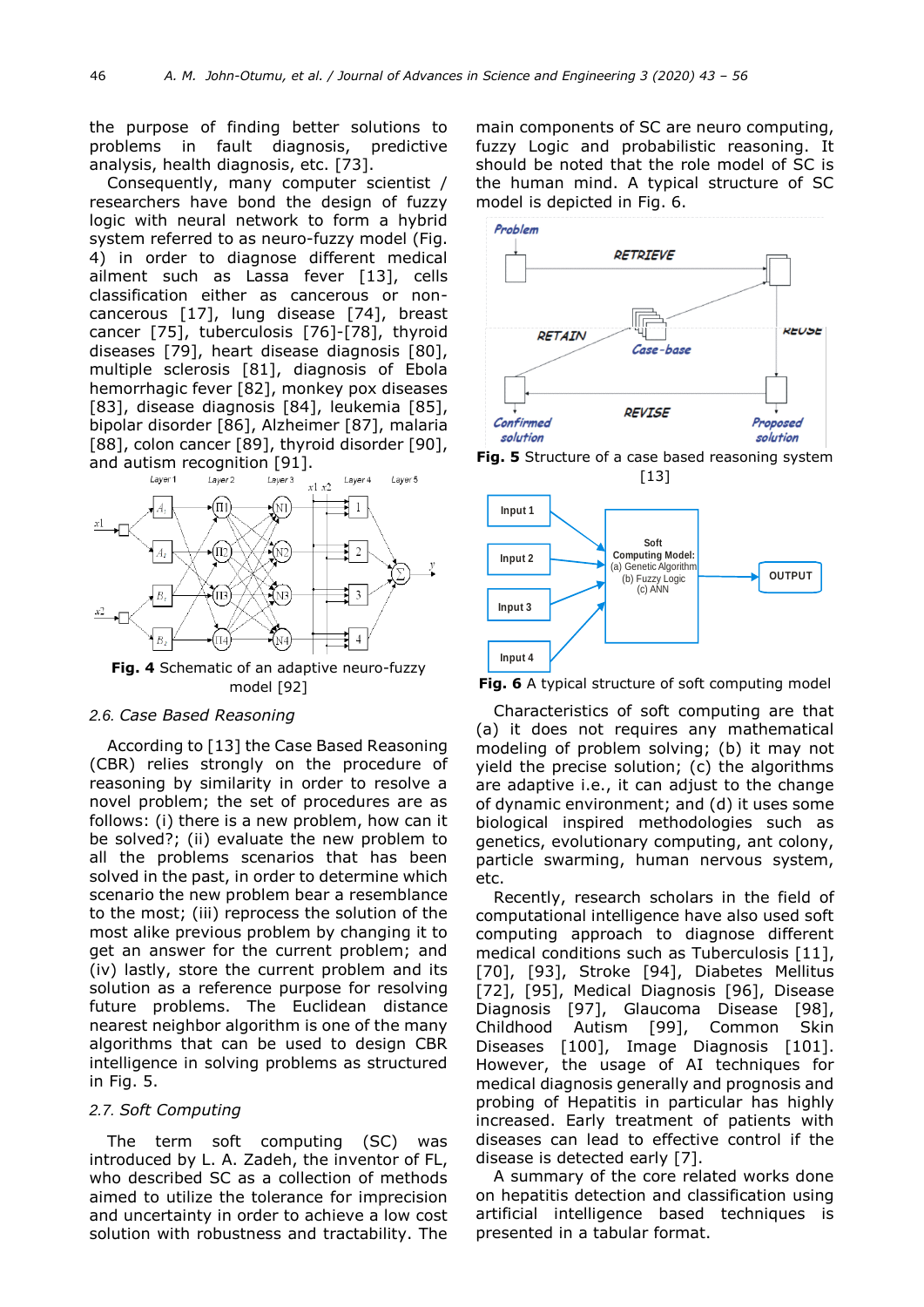| Author                                                                                                                                        | Techniques                                                                                   | Strengths                                                                                                                                                                                                                                                                                                                                                                                                                                             | Weaknesses                                                                                                                                                                                                                                                                                                       |
|-----------------------------------------------------------------------------------------------------------------------------------------------|----------------------------------------------------------------------------------------------|-------------------------------------------------------------------------------------------------------------------------------------------------------------------------------------------------------------------------------------------------------------------------------------------------------------------------------------------------------------------------------------------------------------------------------------------------------|------------------------------------------------------------------------------------------------------------------------------------------------------------------------------------------------------------------------------------------------------------------------------------------------------------------|
| Henok [3]<br>Kh et al. [64]<br>Ansari et al. [68]<br>Ozyılmaz and<br>Yıldırım [108]<br>Ozyılmaz and<br>Yıldırım [120]<br>Onursal et al. [121] | Artificial<br>neural<br>network<br>$(ANN)$ –<br>A single<br>technique)                       | Adaptive learning, self-<br>organization, real time<br>operations, fault tolerance<br>through redundant information<br>coding and generalized capacity                                                                                                                                                                                                                                                                                                | Has difficulty in deciding number<br>of layers and the number of<br>neurons; it usually cannot be<br>initialized with prior knowledge;<br>not easy to check if the solution is<br>plausible; solutions from its<br>learning process cannot be easily<br>interpreted; and it uses only<br>training data available |
| Imianvan and Obi<br>$[23]$                                                                                                                    | Fuzzy<br>clustering<br>means (FCM)<br>$-$ A single<br>technique                              | It provides users friendly<br>approach of presentation, easy to<br>understand and implement;<br>provides efficient performance,<br>easy extension of base<br>knowledge; and has capacity to<br>represent inherent uncertainties<br>of human knowledge with<br>linguistic variables.                                                                                                                                                                   | It has problems finding suitable<br>membership values; requires<br>more fine tuning and simulation<br>before operational; sometimes<br>difficult to develop fuzzy model;<br>depends on the existence expert<br>to determine the inference logical<br>rule; and not robust in relation to<br>topological changes  |
| Karlik [112]                                                                                                                                  | Naive Bayes<br>classifiers<br>$(NBC)$ -<br>A single<br>technique                             | It is easy to implement, requires<br>a small amount of training data to<br>estimate the test data with less<br>training period.                                                                                                                                                                                                                                                                                                                       | It implicitly assumes that all the<br>attributes are mutually<br>independent, and makes a very<br>strong assumption on the shape<br>of data distribution                                                                                                                                                         |
| Sathyadevi [116]                                                                                                                              | Classification<br>and<br>regression<br>tree (CART)<br>algorithm $-$<br>A single<br>technique | It can inherently perform<br>multiclass classification; can<br>provides model interpretability<br>and can handle both numerical<br>and categorical data; has<br>nonlinear relationships among<br>features and do not affect the<br>performance of the decision<br>trees.                                                                                                                                                                              | A small change in the dataset can<br>make the tree structure unstable<br>which can cause variance;<br>decision tree learners create<br>under fit trees if some classes are<br>imbalanced; hence, it is<br>recommended to balance the<br>data set prior to fitting with the<br>decision tree.                     |
| Bascil and Oztekin<br>$[63]$                                                                                                                  | Probabilistic<br>neural<br>network<br>$(PNN)$ –<br>A hybrid<br>technique                     | It is much faster than multilayer<br>perception network; generates<br>accurate predicted target<br>probability scores; approaches<br>Bayes optimal classification;<br>relatively insensitive to outliers;<br>and is more accurate than<br>multilayer perception network.                                                                                                                                                                              | It is slower than multilayer<br>perception networks at classifying<br>new cases and it requires more<br>memory space to store the<br>model.                                                                                                                                                                      |
| Mahdieh et al. [102]                                                                                                                          | Genetic<br>algorithm and<br>adaptive<br>neuro-fuzzy<br>$(GAANF)$ –<br>A hybrid<br>technique  | The methodologies are tolerant to<br>imprecision and vagueness; can<br>solve problems with an element<br>of uncertainty as is found in real<br>life; can construct and perceive<br>linguistic variables; capable of<br>delivering appropriate solutions to<br>problems; can deal with issues<br>consisting of non-statistical data;<br>and can form equations based on<br>a range of over lapping values<br>instead of those with hard<br>boundaries. | The dialogue system is not user<br>friendly; does not follow multiple<br>approaches; lacks the tree<br>structure; and is often difficult to<br>model.                                                                                                                                                            |
| Waheed et al. [103]                                                                                                                           | Adaptive                                                                                     | It is robust and efficient model,                                                                                                                                                                                                                                                                                                                                                                                                                     | It has the problem of finding                                                                                                                                                                                                                                                                                    |
| Rahmon et al. [119]                                                                                                                           | neuro-fuzzy                                                                                  | has massive parallelism and<br>ability to model imprecise and                                                                                                                                                                                                                                                                                                                                                                                         | suitable membership values; no<br>dynamic rule creation or                                                                                                                                                                                                                                                       |
| Dogantekin et al.<br>$[106]$                                                                                                                  | Adaptive<br>network<br>based on<br>fuzzy                                                     | qualitative knowledge, learning in<br>data-rich environments into the<br>system, and uncertainty is<br>possible using the fuzzy logic                                                                                                                                                                                                                                                                                                                 | redundancy; has difficulty in<br>handling more than one output<br>systems; and more difficult to<br>train and to model                                                                                                                                                                                           |
| Mehrbakhsh et al.<br>$[114]$                                                                                                                  | Neuro-fuzzy<br>model                                                                         |                                                                                                                                                                                                                                                                                                                                                                                                                                                       |                                                                                                                                                                                                                                                                                                                  |
|                                                                                                                                               | (Hybrid<br>techniques)                                                                       |                                                                                                                                                                                                                                                                                                                                                                                                                                                       |                                                                                                                                                                                                                                                                                                                  |

**Table 1** Summary of related works done on general hepatitis disease diagnosis (Unclassified)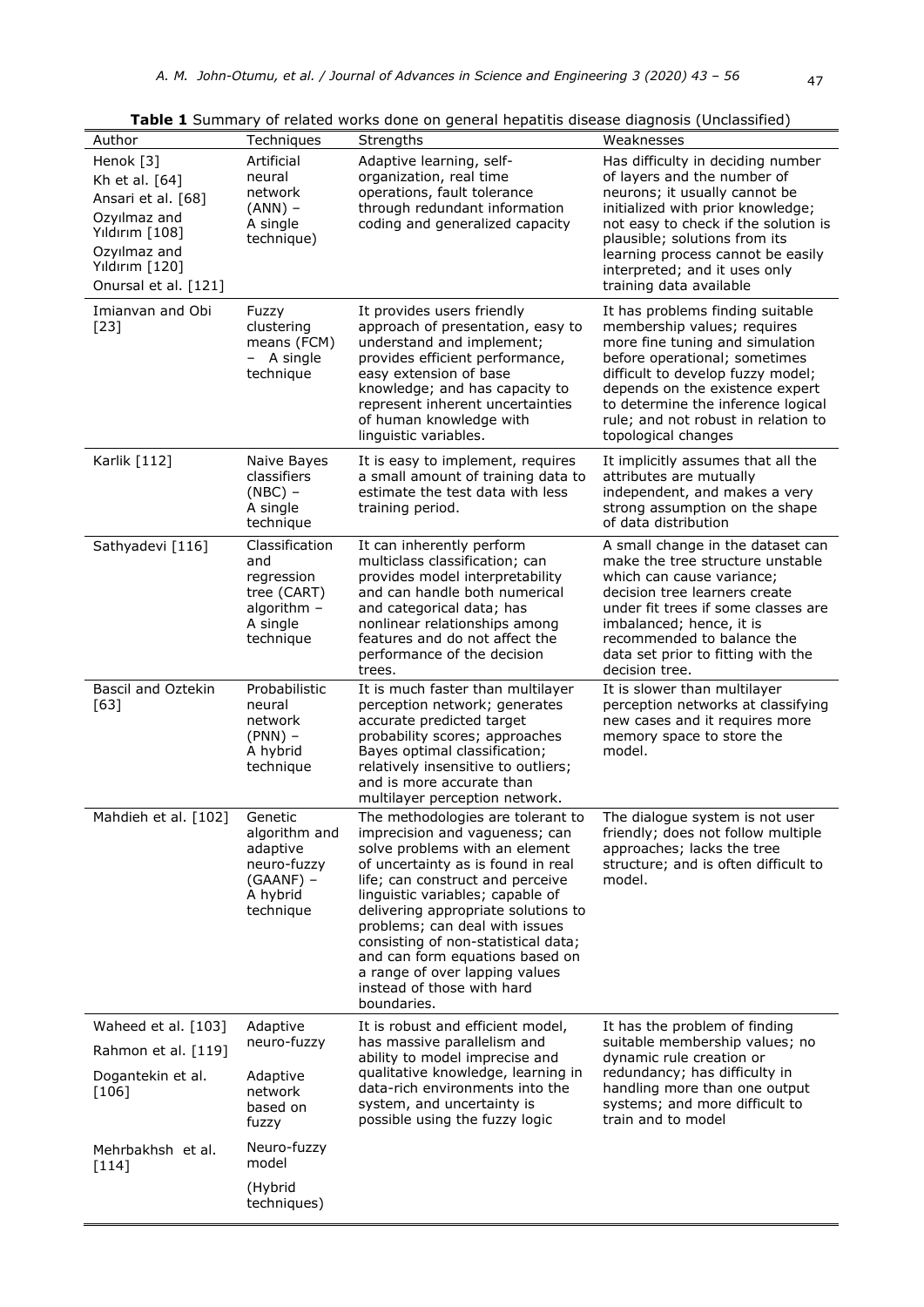| Author                             | Techniques                                                                                                                                        | <b>Rable 1</b> Jahrhugi y of related works done on general hepatitis  (Continuation,<br>Strengths                                                                                                                                                                                                                                                                                                                                                                                                                             | Weaknesses                                                                                                                                                                                                                                                                                                                                                                                                                                                                                                                            |
|------------------------------------|---------------------------------------------------------------------------------------------------------------------------------------------------|-------------------------------------------------------------------------------------------------------------------------------------------------------------------------------------------------------------------------------------------------------------------------------------------------------------------------------------------------------------------------------------------------------------------------------------------------------------------------------------------------------------------------------|---------------------------------------------------------------------------------------------------------------------------------------------------------------------------------------------------------------------------------------------------------------------------------------------------------------------------------------------------------------------------------------------------------------------------------------------------------------------------------------------------------------------------------------|
| Hui-Ling et al.<br>$[104]$         | Local fisher<br>discriminant<br>analysis<br>(LFDA) and<br>Support<br>Vector<br>Machines<br>$(SVM)$ –<br>A hybrid<br>technique                     | It can learn automatically; can be<br>extended to deal with non-linear<br>dimensionality reduction<br>situations; best for performing<br>supervised dimensionality<br>reducing metric learning; be used<br>to solve multiple measurement<br>problems; works relatively well<br>when there is clear margin of<br>separation between classes; more<br>effective in high dimensional<br>spaces; effective in cases where<br>number of dimensions is greater<br>than the number of samples; and<br>is relatively memory efficient | It has issues with small sample<br>size and when the discriminative<br>information are not in the means<br>of classes; not suitable for large<br>data sets; does not perform very<br>well, when the data set has more<br>noise; under perform in cases<br>where number of features for<br>each data point exceeds the<br>number of training data sample;<br>and no probabilistic explanation<br>for the classification done as the<br>SVM classifier works by putting<br>data points, above and below the<br>classifying hyper plane. |
| Mehdi et al. [105]                 | Fuzzy<br>Hopfield<br>neural<br>network<br>$(FHNN)$ -<br>A hybrid<br>technique                                                                     | It is good for content type of<br>address memory and for solving<br>some kind of optimization<br>problems; does not have any<br>type of network learning<br>algorithm; and patterns are<br>simply stored by using and<br>setting weights to the lower<br>network energy.                                                                                                                                                                                                                                                      | It has issues with memory<br>capacity; has discrepancy<br>limitation; spurious states of<br>attraction, orthogonality between<br>patterns; weight symmetry; and<br>local minima problems                                                                                                                                                                                                                                                                                                                                              |
| Calisir and<br>Dogantekin [107]    | Principal<br>Component<br>Analysis-<br>Least Squares<br>Support<br>Vector<br>Machines<br>(PCA-LSSVM)<br>– A hybrid<br>technique                   | It removes correlated features;<br>improves visualization and<br>performance; reduces over<br>fitting; works relatively well when<br>there is clear margin of<br>separation between classes; more<br>effective in high dimensional<br>spaces; and is relatively memory<br>efficient.                                                                                                                                                                                                                                          | It is not suitable for large data<br>sets; information loss; under<br>perform in cases where number<br>of features for each data point<br>exceeds the number of training<br>data sample; and there is no<br>probabilistic explanation for the<br>classification done as the SVM<br>classifier works by putting data<br>points, above and below the<br>classifying hyper plane.                                                                                                                                                        |
| Polat and Gunes<br>$[109]$         | Feature<br>selection (FS)<br>and artificial<br>immune<br>recognition<br>system with<br>fuzzy<br>resource<br>allocation -<br>A hybrid<br>technique | Good for reducing the number of<br>input variables when developing a<br>predictive model; desirable to<br>reduce the computational cost of<br>modeling; improves performance<br>of the model; provides users<br>friendly presentation approach;<br>and has the capacity to represent<br>inherent uncertainties of human<br>knowledge with linguistic<br>variables                                                                                                                                                             | It has problems finding suitable<br>membership values; requires<br>more fine tuning and simulation<br>before operational; depends on<br>the existence expert to determine<br>the inference logical rule; and is<br>sometimes difficult to model.                                                                                                                                                                                                                                                                                      |
| Sartakhti et al.<br>$[110]$        | Support<br>vector<br>machine and<br>simulated<br>annealing $-$<br>A hybrid<br>technique                                                           | It more effective in high<br>dimensional spaces; can deal with<br>arbitrary systems and cost<br>functions; statistically guarantees<br>finding an optimal solution; is<br>relatively easy to code, even for<br>complex problems; and generally<br>gives a "good" solution.                                                                                                                                                                                                                                                    | It is not suitable for large data<br>sets; can repeatedly anneals with<br>a very slow schedule, especially if<br>the cost function is expensive to<br>compute; and cannot tell whether<br>it has found an optimal solution.                                                                                                                                                                                                                                                                                                           |
| Khorashadizade<br>and Rezaei [111] | Reduction<br>feature (RF)<br>and machine<br>learning (ML)<br>- A hybrid<br>technique                                                              | It removes multi-co linearity<br>resulting in improvement of<br>machine learning model;<br>decreases the number of<br>dimension, making the data less<br>sparse and more statistically<br>significant for machine learning                                                                                                                                                                                                                                                                                                    | It is computationally intensive;<br>and has higher risk of over fitting.                                                                                                                                                                                                                                                                                                                                                                                                                                                              |

**Table 1** Summary of related works done on general hepatitis … (Continuation)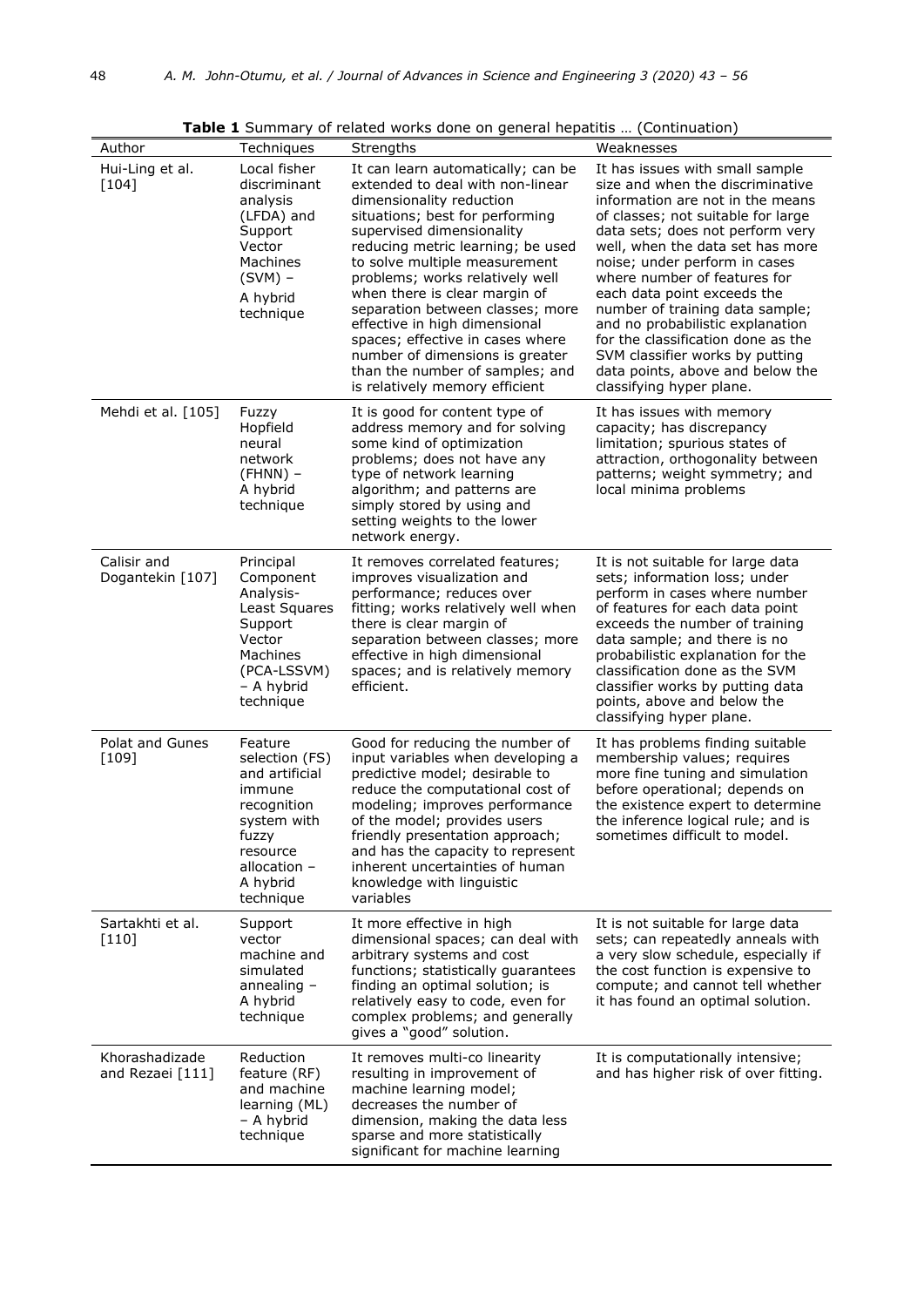| Author                                                                  | Techniques                                                                                                      | Strengths                                                                                                                                                                                                                                                                                                                                                          | Weaknesses                                                                                                                                                                                                                                             |
|-------------------------------------------------------------------------|-----------------------------------------------------------------------------------------------------------------|--------------------------------------------------------------------------------------------------------------------------------------------------------------------------------------------------------------------------------------------------------------------------------------------------------------------------------------------------------------------|--------------------------------------------------------------------------------------------------------------------------------------------------------------------------------------------------------------------------------------------------------|
| Neshat et al.<br>$[113]$                                                | Case based<br>reasoning<br>(CBR) and<br>particle<br>swarm<br>optimization<br>$(PSO) - A$<br>hybrid<br>technique | It is intuitive, requires no knowledge<br>elicitation to create rules or methods,<br>this makes development easier; solves<br>unconstrained minimization problems<br>efficiently; has easy maintenance;<br>uses fully connected topology; and can<br>be applied in solving many diverse<br>problems using animal behaviors                                         | It has complex computation;<br>occupies large storage and<br>large processing time;<br>adaptation may be difficult; can<br>easily fall into local optimum in<br>high-dimensional space; and<br>has a low convergence rate in<br>the iterative process. |
| Yılmaz and<br>Murat [115]                                               | Rough set<br>and extreme<br>learning<br>$machine -$<br>A hybrid<br>technique                                    | It provides algorithmic approach, fast<br>training using back propagation; has<br>high performance, very effective for<br>classification, regression, clustering,<br>sparse approximation, compression<br>and feature learning; can effectively<br>analyze imprecise, and incomplete<br>information; and additional or prior<br>information about data not needed. | It does not work well for large<br>data sets; cannot encode<br>multiple layer of abstraction;<br>and has very slow evaluation<br>process.                                                                                                              |
| Roslina and<br>Noraziah [117]                                           | Support<br>vector<br>machine and<br>wrapper<br>method $-$<br>A hybrid<br>technique                              | It is more effective in high dimensional<br>spaces; has higher performance; less<br>prone to local optima; can interact<br>with the classifier; and can model<br>feature dependencies                                                                                                                                                                              | It is computationally intensive;<br>not suitable for large data sets;<br>and has higher risk of over<br>fitting.                                                                                                                                       |
| Saeed and<br>Mahdi [118]                                                | Artificial<br>neural<br>network<br>and Support<br>vector<br>$machine -$<br>A hybrid<br>technique                | Adaptive learning, self-organization,<br>real time operations, fault tolerance,<br>more effective in high dimensional<br>spaces, and relatively memory<br>efficient.                                                                                                                                                                                               | Has difficulty in deciding<br>number of layers and the<br>number of neurons; not easy to<br>check if the solution is<br>plausible; not suitable for large<br>data sets; and no probabilistic<br>explanation for the<br>classification done.            |
| Table 2 Summary of related works done on disease diagnosed: Hepatitis B |                                                                                                                 |                                                                                                                                                                                                                                                                                                                                                                    |                                                                                                                                                                                                                                                        |

**Table 1** Summary of related works done on general hepatitis … (Continuation)

| $\frac{1}{2}$ . The same set of the contract we have the contracted of the contracted by $\frac{1}{2}$ |                                        |                                                                                                                                                                                                                                                                                                                                             |                                                                                                                                                                                                                                                                                                                    |
|--------------------------------------------------------------------------------------------------------|----------------------------------------|---------------------------------------------------------------------------------------------------------------------------------------------------------------------------------------------------------------------------------------------------------------------------------------------------------------------------------------------|--------------------------------------------------------------------------------------------------------------------------------------------------------------------------------------------------------------------------------------------------------------------------------------------------------------------|
| Author                                                                                                 | Techniques                             | <b>Strengths</b>                                                                                                                                                                                                                                                                                                                            | Weaknesses                                                                                                                                                                                                                                                                                                         |
| Dakshata and<br>Seema [2]<br>Panchal and<br>Shah [67]                                                  | Rule based -<br>A single<br>technique  | It has natural expression; separation<br>of control from the knowledge; has<br>modularity of knowledge; has relevant<br>knowledge pertinent to rules fire;<br>consistency checking is possible; cost<br>efficient; fast and accurate with less<br>error rate; heuristic reasoning is<br>possible; and utilization of uncertain<br>knowledge | It requires exact matching;<br>search engine may slow down<br>as the rules increases; not<br>appropriate for all problems;<br>time consuming; has less<br>learning capacity; and a more<br>complex domain                                                                                                          |
| Amapwan and<br>Blamah [61]                                                                             | Artificial<br>neural<br>network -      | Adaptive learning, self-organization,<br>real time operations, fault tolerance                                                                                                                                                                                                                                                              | Has difficulty in deciding<br>number of layers and the                                                                                                                                                                                                                                                             |
| Raoufy et al.<br>[62]                                                                                  | A single<br>technique                  | through redundant information coding<br>and generalized capacity                                                                                                                                                                                                                                                                            | number of neurons; it usually<br>cannot be initialized with prior<br>knowledge; not easy to check if                                                                                                                                                                                                               |
| Mahesh et al.<br>$[125]$                                                                               |                                        |                                                                                                                                                                                                                                                                                                                                             | the solution is plausible;<br>solutions from its learning<br>process cannot be easily<br>interpreted; and it uses only<br>training data available                                                                                                                                                                  |
| Gulzar et al.<br>$[122]$                                                                               | Fuzzy based -<br>A single<br>Technique | It provides users friendly approach of<br>presentation, easy to understand and<br>implement; provides efficient<br>performance, easy extension of base<br>knowledge; and has capacity to<br>represent inherent uncertainties of<br>human knowledge with linguistic<br>variables.                                                            | It has problems finding suitable<br>membership values; requires<br>more fine tuning and simulation<br>before operational; sometimes<br>difficult to develop fuzzy model;<br>depends on the existence<br>expert to determine the<br>inference logical rule; and not<br>robust in relation to topological<br>changes |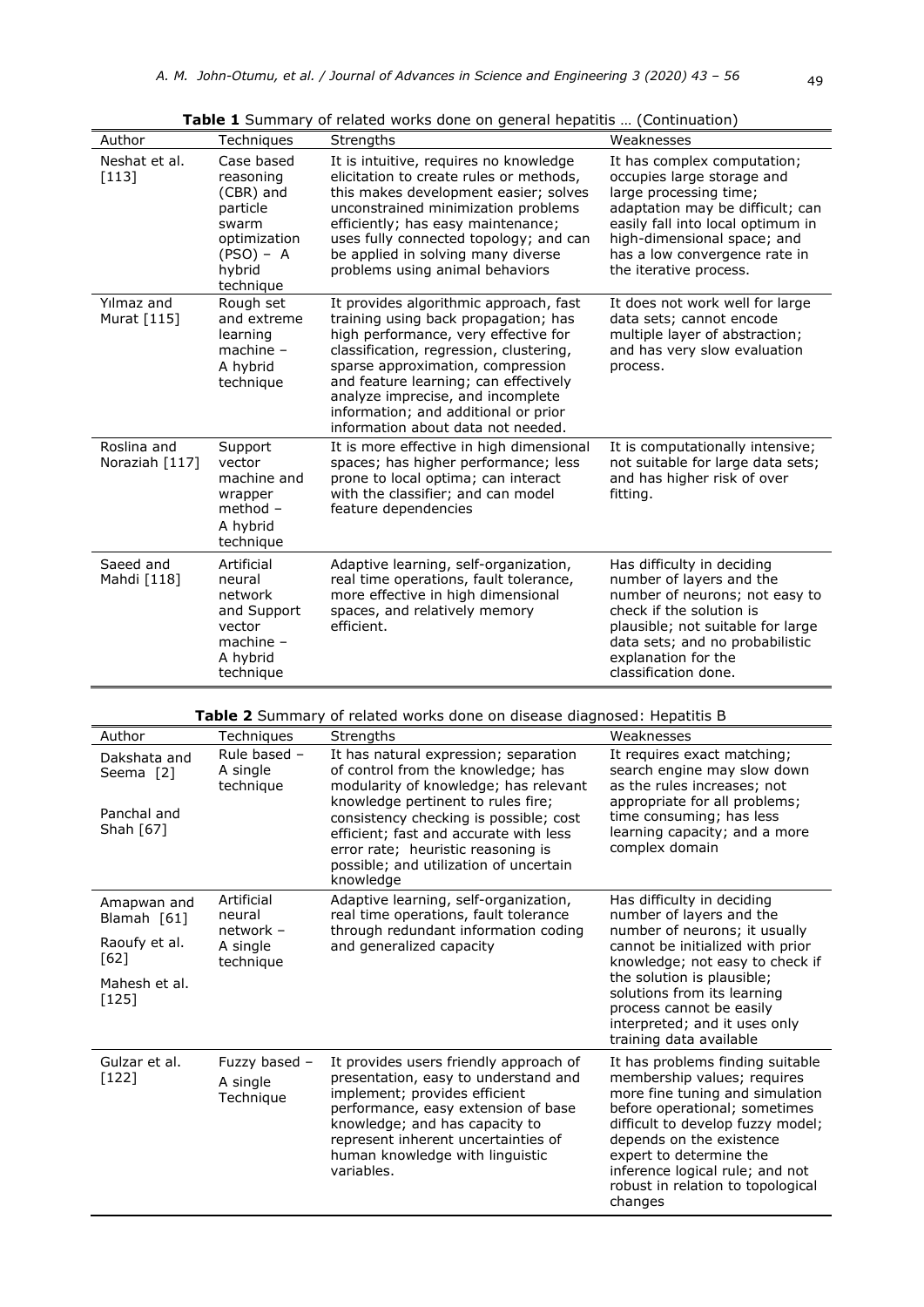| Author                                                  | Techniques                                                                             | Strengths                                                                                                                                                                                                                                   | Weaknesses                                                                                                                                                                                                                                                           |
|---------------------------------------------------------|----------------------------------------------------------------------------------------|---------------------------------------------------------------------------------------------------------------------------------------------------------------------------------------------------------------------------------------------|----------------------------------------------------------------------------------------------------------------------------------------------------------------------------------------------------------------------------------------------------------------------|
| Mahesh et al.<br>[65]<br>Ogah et al.<br>$[123]$         | Generalized<br>regression<br>neural<br>network<br>$(GRNN)$ –<br>A single<br>technique  | It has high estimation accuracy; can<br>handle noises inputs; requires only<br>less number of datasets; and has a<br>single pass learning.                                                                                                  | It is computationally expensive,<br>and there is no optimal method<br>for improvement.                                                                                                                                                                               |
| Mehdi and<br>Yaghobi [21]<br>Mehdi and<br>Yaghobi [124] | Neuro-fuzzy<br>Adaptive<br>neural<br>network fuzzy<br>system<br>(Hybrid<br>techniques) | It is robust and efficient model, has<br>massive parallelism and ability to<br>model imprecise and qualitative<br>knowledge, learning in data-rich<br>environments into the system, and<br>uncertainty is possible using the fuzzy<br>logic | It has the problem of finding<br>suitable membership values; no<br>dynamic rule creation or<br>redundancy; has difficulty in<br>handling more than one output<br>systems; and more difficult to<br>train and to model                                                |
| Rezaee et al.<br>[66]                                   | A novel<br>approach<br>$SVM + FCM$<br>- A hybrid<br>technique                          | It is more effective in high dimensional<br>spaces; relatively memory efficient;<br>has the ability to model imprecise and<br>qualitative knowledge; and uncertainty<br>is possible using the fuzzy logic                                   | It is not suitable for large data<br>sets; has problems finding<br>suitable membership values;<br>requires more fine tuning and<br>simulation before operational;<br>could be difficult to model; and<br>no probabilistic explanation for<br>the classification done |

**Table 2** Summary of related works done on disease diagnosed: Hepatitis B (Continuation)

**Table 3** Summary of related works done on disease diagnosed: Hepatitis C

| Author                   | <b>Techniques</b>                                                                                         | Strengths                                                                                                                                                      | Weaknesses                                                                                                                                                                                                       |
|--------------------------|-----------------------------------------------------------------------------------------------------------|----------------------------------------------------------------------------------------------------------------------------------------------------------------|------------------------------------------------------------------------------------------------------------------------------------------------------------------------------------------------------------------|
| Jilani et al.<br>$[126]$ | Principal<br>Component<br>Analysis-Artificial<br>neural network<br>$(PCA-ANN)$ –<br>A hybrid<br>technique | Adaptive learning, self-<br>organization, real time<br>operations, fault tolerance,<br>improves performance and<br>visualization, and reduces over<br>fitting. | Has difficulty in deciding number of<br>layers and the number of neurons;<br>not easy to check if the solution is<br>plausible; independent variables<br>may become less interpretable; and<br>information loss. |

## **3. Methods**

This section used the secondary data collection techniques to gather already published papers from open access journals over the Internet, and the papers structures were categorized according to hepatitis variants detection and classification, types of AI approaches, types of prediction techniques, etc., using descriptive statistical tools such as pie charts and bar graph for easy interpretation.

This survey considered thirty-seven (37) research papers on core hepatitis prediction and classification models for analysis based on their availability in open access journals as established in Tables 1, 2 and 3. Simple percentage ratio and number count were used for analysis; also criteria such as types of hepatitis predicted and classified, number of AI based approaches or techniques used in their models, and so on were considered based on the researcher's core expertise and experience in building intelligent systems.

## **4. Results and Discussion**

This section evaluates and analyzes the different types of Hepatitis diseases predicted and diagnosed by the different research scholars using different types of techniques. Fig. 7 to Fig. 9 and Table 4 show the analyses of papers for hepatitis prediction. As observed (Fig. 7) 11(30%) of the authors used AI based techniques to predict and properly classify their diagnosis as Hepatitis Type B, 1(3%) diagnosed and classify as Hepatitis Type C while 25 (67%) diagnosed as Hepatitis without classification into any type.



**Fig. 7** Analysis of papers for hepatitis prediction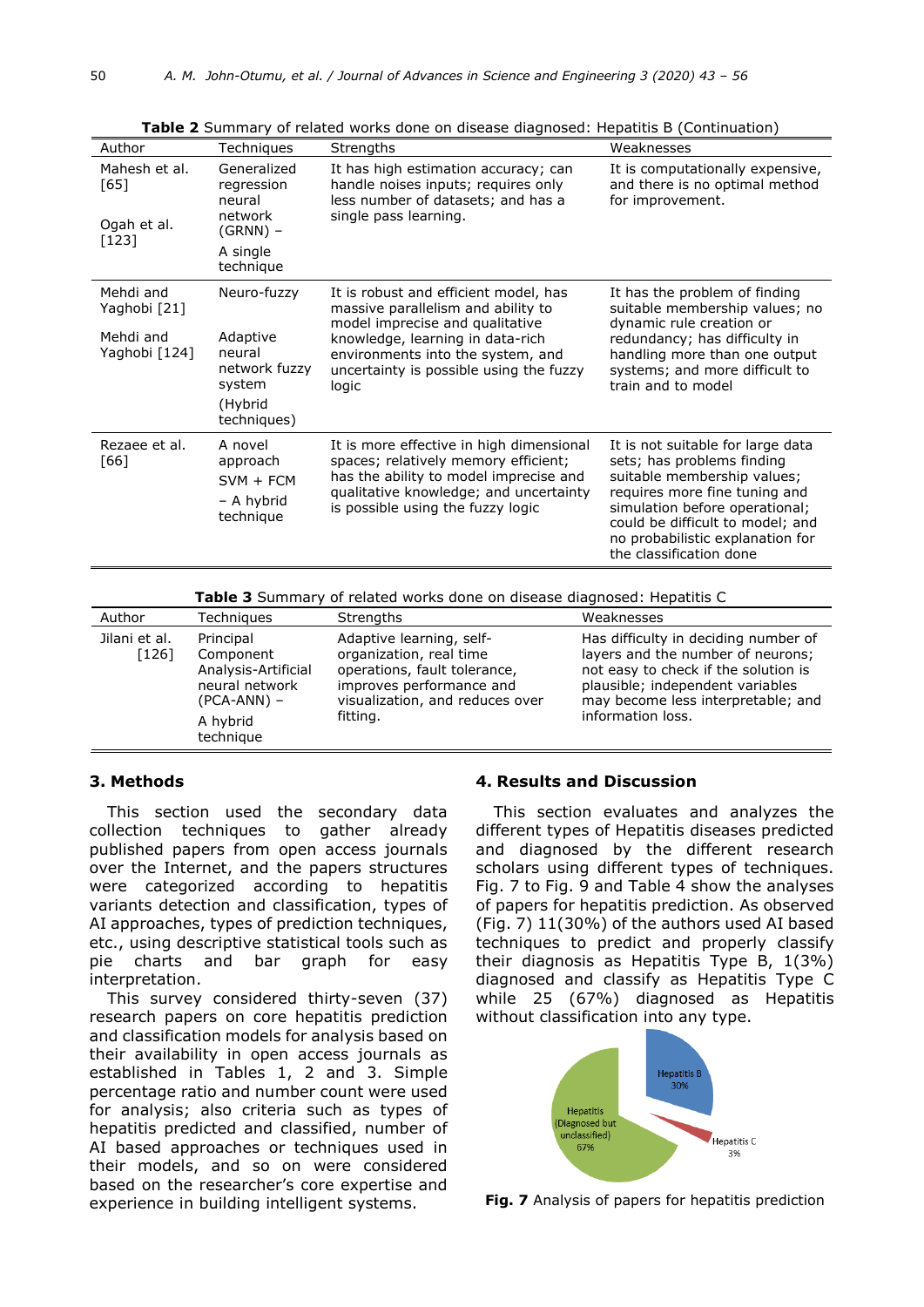

Single Al Approach

**Fig. 8** Analysis of papers that used AI approach for Hepatitis prediction



**Fig. 9** Analysis of techniques used for Hepatitis Prediction

As earlier stated [2], hepatitis B is primarily transferred through body fluids; either sexually transferred, from mothers to babies at childbirth (during pregnancy) or through blood transfusion. This could be the obvious reason(s) or passion why the AI based researchers [2], [21], [61]–[62], [65]–[66], [122]–[125] corresponding to 30% (Fig. 7) decided to venture into such area, and possibly the other 25 (67%) of hepatitis detection but unclassified cases may also have been related to hepatitis B.

Fig. 8 shows that the AI based approach the researchers deemed fit to use in modeling and implementing their diagnostic applications is of no significant in terms of single or hybrid techniques, because 18 authors used the hybrid approach, while 19 used single approach, and all their predictive models were effective. But in terms of the actual techniques used by the authors for the hepatitis diagnosis.

Fig. 9 revealed that artificial neural network techniques tops the chart as nine (9) out of the thirty-seven (37) authors used the concept of ANN to model intelligence into their diagnostic application. This may be due to the fact that ANN learns and processes information efficiently using neurons like the biological neurons in human beings [17]. Next to the ANN is the hybridization of ANN and Fuzzy logic to form a formidable neuro-fuzzy model for more efficient results used by 7

authors.

It was noted by [3] that hepatitis has types (A, B, C, D and E) but Table 4 revealed that only two of the five types were predicted and properly classified by the various researchers using different AI based techniques: type B [2], [31], [61]–[62], [65]–[66], [122]–[125], and type C [126].

**Table 4** Major hepatitis variants versus AI-based approach of hepatitis detected & classified

| Parameter                                                                                                                                                                    | Count |
|------------------------------------------------------------------------------------------------------------------------------------------------------------------------------|-------|
| Major Hepatitis Variant<br>$(A, B, C, D & E)$ [3]                                                                                                                            | 5     |
| AI-based Approach for Hepatitis<br>prediction and classification as Type B<br>$[2]$ , $[21]$ , $[61]$ , $[62]$ , $[65]$ , $[66]$ ,<br>$[122]$ - $[125]$ , and Type C $[126]$ | 2     |

It is also observed and noted that all the core 37 research papers selected and reviewed for hepatitis diagnosis using AI based techniques; almost all of them delved into the probing and prognosis of a single type of hepatitis prediction and classification or prediction only. This has become the very crux of this research survey because it is worrisome that almost the entire designed predictive model can only diagnose a single type of hepatitis viral infection considering the strength of the various artificial intelligence based techniques implemented. The various approaches are considered ineffective in terms of cost, alternative diagnosis pattern consideration and dispensation of treatment. Furthermore, since there are no research evidence to show the faintest possibility of integrating two or more out of the five major types of hepatitis viral disease infection in a single model for the ease of detection and classification in order to save lives; let alone the entire five major variants. This has become a major gap in knowledge as notice or observed from this comprehensive research survey conducted. It is our sincere opinion that scholars in the field of general artificial intelligence or computational intelligence should consider bridging or filling this research gap identified as the road map to the proper diagnosis and classification of the five major types of hepatitis disease.

#### **5. Conclusion**

In this paper, the concept of hepatitis disease was described and their infectious nature. The study also discussed the different major types of the dreaded hepatitis disease (type A, B, C, D, and E). The survey also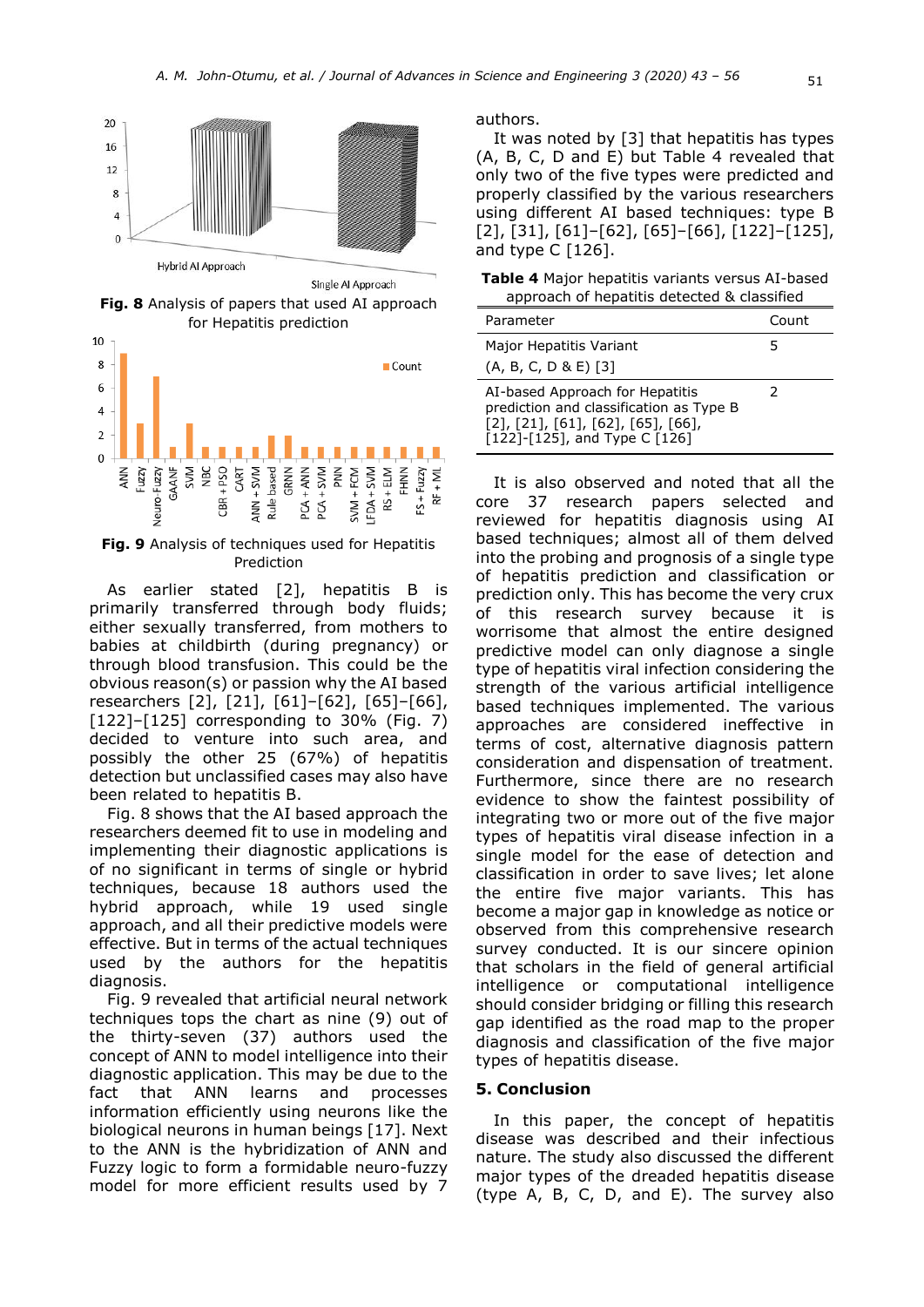discussed about most of the AI-based approaches available for proper probing and prognosis of ailments. The results from the survey showed that most of the papers reviewed concentrated more on finding alternative solution to hepatitis type B, this may be due to its association with sexually transmitted disease, which of course is not a bad research idea but the other types should not be completely left out because they are very deadly as well.

The survey also identified that accurate treatment depends on the efficient method that is used in diagnosing the hepatitis disease, and thereby recommends that the future road map should be in the aspect of integrating the major Hepatitis variants into a single diagnostic or predictive model using either single or a combination of intelligent machine learning techniques such as fuzzy logic, artificial neural networks, case based reasoning, genetic algorithm, neuro-fuzzy technique, etc., for a more effective and efficient results.

As a guideline for designing and implementing highly effective and efficient artificial intelligence based information systems; this paper recommends that researchers should take cognizance of the various techniques and their strengths and weaknesses.

# **Conflict of Interests**

The authors declare that there is no conflict of interests regarding the publication of this paper.

#### **References**

- [1] P. Nancy, V. Sudha, and R. Akiladevi, "Analysis of feature selection and classification algorithms on hepatitis data", *Int. J Advanced Res Comp. Eng. Technol.*, vol. 6, no. 1, pp. 19–23, 2017.
- [2] P. Dakshata and S. Seema, "Artificial intelligence based expert system for hepatitis B diagnosis," *Int. J Modeling Optimization*, vol. 1, no. 4, pp. 362–366, 2011.
- [3] Y. A. Henok, "Adaptive learning expert system for diagnosis and management of viral hepatitis", *Int. J Artificial Intelli Applicat*, vol. 10, no. 2, pp. 33–46, 2019; doi: 10.5121/ijaia.2019.10204.33
- [4] World Health Organization "Prevention, care and treatment of viral hepatitis in the African region: framework for action, 2016-2020," Regional Office for Africa, 2017.
- [5] P. Korkmaz, N. Demirturk, A. Batırel, A. C. Yardimci, U. Cagir, S. A. Nemli, and F. Karakecili, "Noninvasive models to predict liver fibrosis in patients with chronic hepatitis B: a study from Turkey," *Hepatitis Monthly*, vol. 17, no. 12, 2017.
- [6] R. K. Dhiman, *National Guidelines for Diagnosis & Management of Viral Hepatitis*, National Health Mission, India, 2018.
- [7] Q. K. Al-Shayea, "Artificial neural networks in medical diagnosis," *Int. J Computer Sci*, vol. 8, no. 2, pp. 150-154, 2011.
- [8] S. A. Oke, "A literature review on artificial intelligence", *Int. J Management Sci*, vol. 19, no. 4, pp. 535–570, 2008.
- [9] M. S. Okundamiya, *Modern concepts in artificial intelligence*, 2<sup>nd</sup> ed. Benin City: Stemic Publications, 2011.
- [10] M. S. Okundamiya, *Modelling and optimization of a hybrid energy system for GSM base transceiver station sites in emerging cities*, Ph.D. Thesis, University of Benin, Benin City, Nigeria, 2015.
- [11] M. O. Omisere, O. W Samuel, and E. J. Atajeromavwo, "A genetic-neuro-fuzzy inferential model for diagnosis of tuberculosis, *Appl Computing Informatics*, 2015.
- [12] Y. Peng and X Zhang, "Integrative data mining in systems biology: from text to network mining," *Artificial Intelligence Med*, vol. 41, no. 2, pp. 83– 86, 2007.
- [13] S. E. Nnebe, N. A. O. Okoh, A. M. John-Otumu, and E. O. Oshoiribhor, "A neuro-fuzzy case based reasoning framework for detecting Lassa fever based on observed symptoms," *American J Artificial Intelligence*, vol. 3, no. 1, pp. 9-16, 2019.
- [14] M. Nagarajasri, and M. Padmavathamma, "Threshold neuro fuzzy expert system for diagnosis of breast cancer," *International J Computer Applications*, vol. 66, no. 8, pp. 6-10, 2013.
- [15] G. J. Klir and Y. Bo, *Fuzzy sets, fuzzy logic, and fuzzy systems: selected papers by Lotfi A. Zadeh*, World Scientific Publishing Co., Inc., pp. 394– 432, 1996.
- [16] E. H. Mamdani and A. Sedrak, "An experiment in linguistic synthesis with a fuzzy logic Controller," *Int. J Man-Machine Studies*, vol. 7, no. 1, pp. 1- 13, 1975.
- [17] A. Omotosho, A. E. Oluwatobi, and O. R. Oluwaseun, "A neuro-fuzzy system for the classification of cells as cancerous or noncancerous," *Int. J Medical Res Health Sci*, vol. 7, no. 5, pp. 155-166, 2018.
- [18] R. O. Osaseri, E. A. Onibere, and A. R. Usiobiafo, "Fuzzy Expert Model for Diagnosis of Lassa fever", *J Nigerian Association of Mathematical Physics*, vol. 27, no. 1, pp. 533-540, 2014.
- [19] E. F. Aminu, A. A. Ajani, O. R. Isah, A. Ilyasu, A. O. Isah, and A. Z. Hussaini, "A diagnosis system for Lassa fever and related ailments using fuzzy logic", *J Science, Technol. Mathematics & Education*, vol. 14, no. 2, pp. 18–30, 2018.
- [20] M. Hamad, "Lung cancer diagnosis by using fuzzy logic", *Int. J Computer Sci. & Mobile Computing*, vol. 5, no. 3, pp. 32–41, 2016.
- [21] N. Mehdi and M. Yaghobi, "Designing a fuzzy expert system of diagnosing the hepatitis B intensity rate and comparing it with adaptive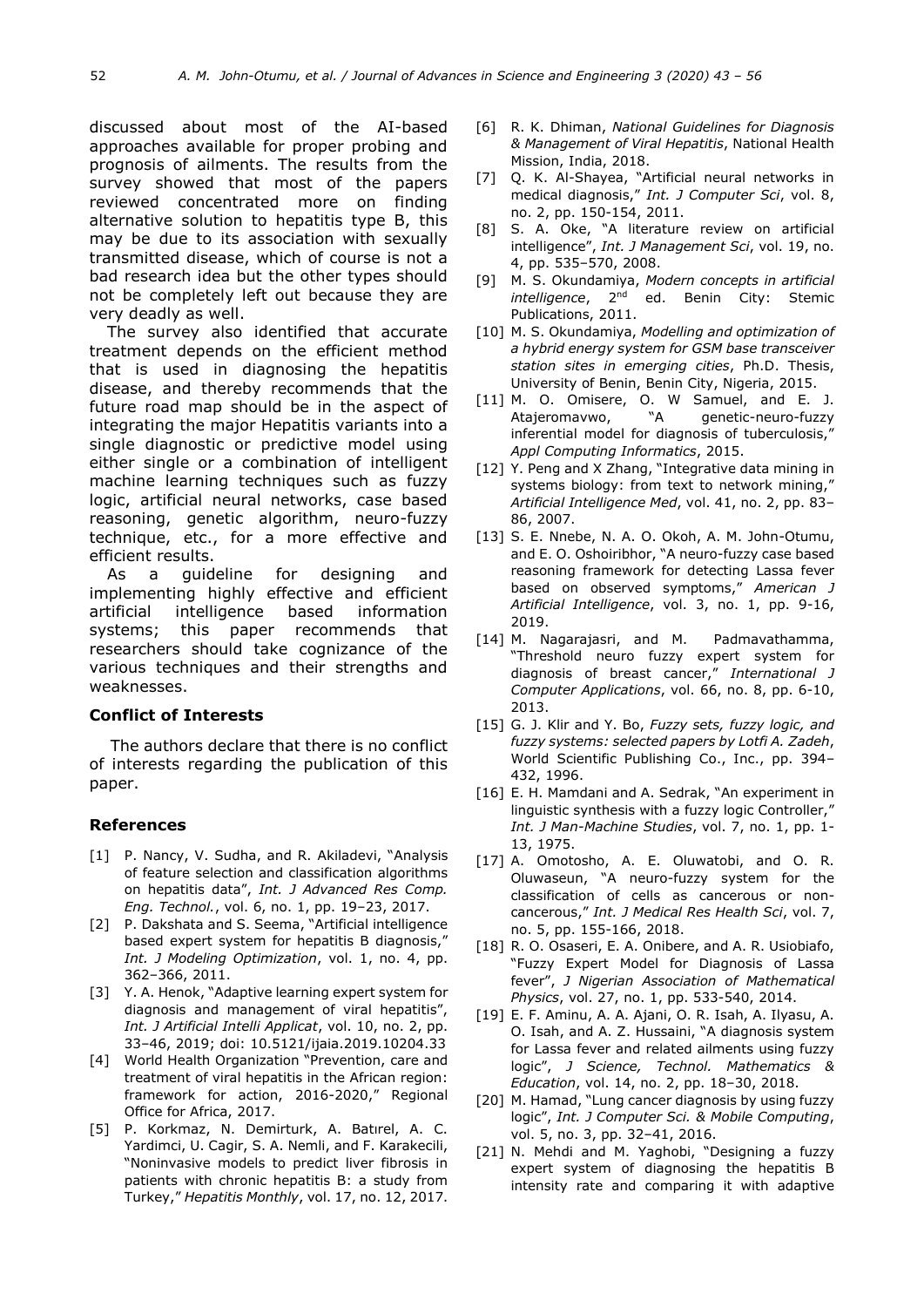neural network fuzzy system", In Proceedings of the World Congress on Engineering and Computer Science, San Francisco, Calif, USA, October 2009.

- [22] V. Ekong, E. Onibere, and A. Imianvan, "Fuzzy cluster means system for the diagnosis of liver diseases," *Int. J Computer Science & Technol*., vol. 2, no. 3, pp. 5–12, 2011.
- [23] A. A. Imianvan, and J. C. Obi, "Diagnostic evaluation of hepatitis utilizing fuzzy clustering means", *World J Applied Sci & Technol.,* vol. 3, no. 1, pp. 23–30, 2011.
- [24] O. W. Samuel, M. O. Omisore, and B. A. Ojokoh, "A web based decision support system driven by fuzzy logic for the diagnosis of typhoid fever", *Expert System Application*, vol. 40, no. 1, pp. 4164–4171, 2013.
- [25] A. Imianvan, F. Anosike, and C. Obi, "An expert system for the intelligent diagnosis of HIV using fuzzy cluster means algorithm", *Global J Computer Sci. & Technol.*, vol. 11, no. 12, pp. 73–80, 2011.
- [26] A. Kadhim, A. Alam, and H. Kaur, "Design and implementation of fuzzy expert system for back pain diagnosis", *Int. J Innovation Technol. Creation & Eng*., vol. 1, no. 9, pp. 16–22, 2011.
- [27] A. A. Imianvan, J. C Obi, and O. I. Ehigiator, "Prototype of a fuzzy cluster means decision support system for the differential diagnosis of arthritis", *J Institute of Mathematics & Computer Sci.,* vol. 22, no. 2, pp. 135–144, 2011.
- [28] J. C. Obi and A. A. Imianvan, "breast cancer recognition using fuzzy classifier", *Int. J Academic Res.*, vol. 3, no. 3, pp. 449–454, 2011.
- [29] A. A. Imianvan and J. C. Obi, "Prototype of fuzzy cluster means system for the diagnosis of diabetis", *Int. J Natural & Appl. Sci*, vol. 3, no. 2, pp. 60–72, 2011.
- [30] M. D. Okpor, "Prognosis diagnosis of gestational diabetes utilizing fuzzy classifier", *Int. J Computer Sci. & Network Security*, vol. 15, no. 6, 2015.
- [31] A. A. Imianvan and J. C. Obi, "Prognosis diagnosis of pelvic inflammatory disease utilizing logical fuzzy classifier expert structure", *Scientia Africana, An Int. J Pure and Appl. Sci*, vol. 11, no. 1, pp. 25–30, 2012.
- [32] J. C. Obi and A. A. Imianvan, "Analysis, diagnosis and prognosis of leprosy utilizing fuzzy classifier", *Bayero J Pure and Appl. Sci.,* vol. 5, no. 1, pp. 149–154, 2012.
- [33] I. B. Ajenaghughrure, P. Sujatha, and M. I. Akazue, "Fuzzy based multi-fever symptom classifier diagnosis model", *Int. J Technol. & Computer Sci.*, vol. 10, no. 1, pp. 13–28, 2017
- [34] V. Pabbi, "Fuzzy expert system for medical diagnosis", *Int. J Scientific and Res. Publications*, vol. 5, no. 1, pp. 1-7, 2015.
- [35] S. Seth, "MExS a fuzzy rule based medical expert system to diagnose the diseases", *IOSR J Eng*., vol. 4, no. 7. pp. 57–62, 2014.
- [36] A. K. Anand, R. Kalpana, and S. Vijayalakshmi, "Design and implementation of a fuzzy expert system for detecting and estimating the level of

asthma and chronic obstructive pulmonary disease", *Middle-East J Scientific Res*., vol. 14, no. 11, pp. 1435–1444, 2013.

- [37] J. C. Obi and A. A. Imianyan, "Chronic obstructive pulmonary disease prognosis diagnosis utilizing fuzzy classifier proficient approach", *Nigerian J Sci. & Environ.,* vol. 12, no. 1, pp. 65–72, 2013.
- [38] A. A. Imianvan, O. N. Ogini, and J. C. Obi, "Application of fuzzy classifier to obsessive compulsive disorder identification and prognosis", *Nigerian J Sci. & Environ.,*, vol. 12, no. 2, pp. 84–90, 2013.
- [39] M. J. P. Castanho, F. Hernandes, A. M. DeRe, S. Rautenberg, and A. Bills, "Fuzzy expert system for predicting pathological stage of prostate cancer", *Expert Systems with Applications*, vol. 20, no. 3, pp. 466–470, 2013.
- [40] A. A. Imianvan, and J. C. Obi, "Prototype of fuzzy cluster means system for the diagnosis of peptic ulcer", *J Computer Sci*., vol. 23, no. 1, pp. 1–8, 2012.
- [41] A. A. Imianvan and J. C. Obi, "Cognitive analysis of multiple sclerosis utilizing fuzzy cluster means algorithm", *Int. J Artificial Intelligence & Applications*, vol. 3, no. 1, pp. 33–45, 2012.
- [42] J. C. Obi, and A. A. Imianvan, "Clustering of data utilizing fuzzy classifier expert system for identification of gonorrhea in men", *Science Research Annals*, vol. 5, no. 1, pp. 8–13, 2013.
- [43] A. A. Imianvan and J. C Obi, "Diagnostic analysis and prognosis assessment of enteric fever using fuzzy classifier", *Nigeria J Life Sci*., vol. 4, no. 1, pp. 82–85, 2014.
- [44] J. C. Obi and A. A. Imianvan, "Detection of cat anal gland cancer utilizing a fuzzy graphical approach", *J Nigerian Institution of Production Engineers,* vol. 19, no. 1, pp. 111–117, 2015.
- [45] S. A. Fatumo, E. Adetiba, and J. O. Onaolapo, "Implementation of XpertMalTyph: an expert system for medical diagnosis of the complications of malaria and typhoid", *IOSR J Computer Eng*., vol. 8, no. 5, pp. 34–40, 2013.
- [46] S. Tunmibi, O. Adeniji, A. Aregbesola, and D. Ayodeji, "A rule based expert system for diagnosis of fever", *Int. J Advanced Res.,* vol. 1, no. 7, pp. 343-348, 2013.
- [47] M. Patel, A. Patel, and P. Virparia, "Rule based expert system for viral infection diagnosis", *Int. J Advanced Res. Computer Science & Software Eng.*, vol. 3, no. 5, 2013.
- [48] M. S. Hossain, M. S. Khalid, S. Akter, and S. Dey, "A belief rule-based expert system to diagnose influenza", in proceedings of  $9<sup>th</sup>$  Int. Forum on Strategic Technology, Bangladesh, November 2014, pp. 113-116.
- [49] R. H. Komal, and S. G. Vijay, "Rule-based expert system for the diagnosis of memory loss diseases", *Int. J Innovative Sci. Eng. & Technol*., vol. 1, no. 3, pp. 5–14, 2014.
- [50] M. A. Hambali, A. A. Akinyemi, and J. D. Luka, "Expert system for Lassa fever diagnosis using rule based approach", *Annals Computer Science Series*, vol. 15, no. 2, pp. 68-74, 2017.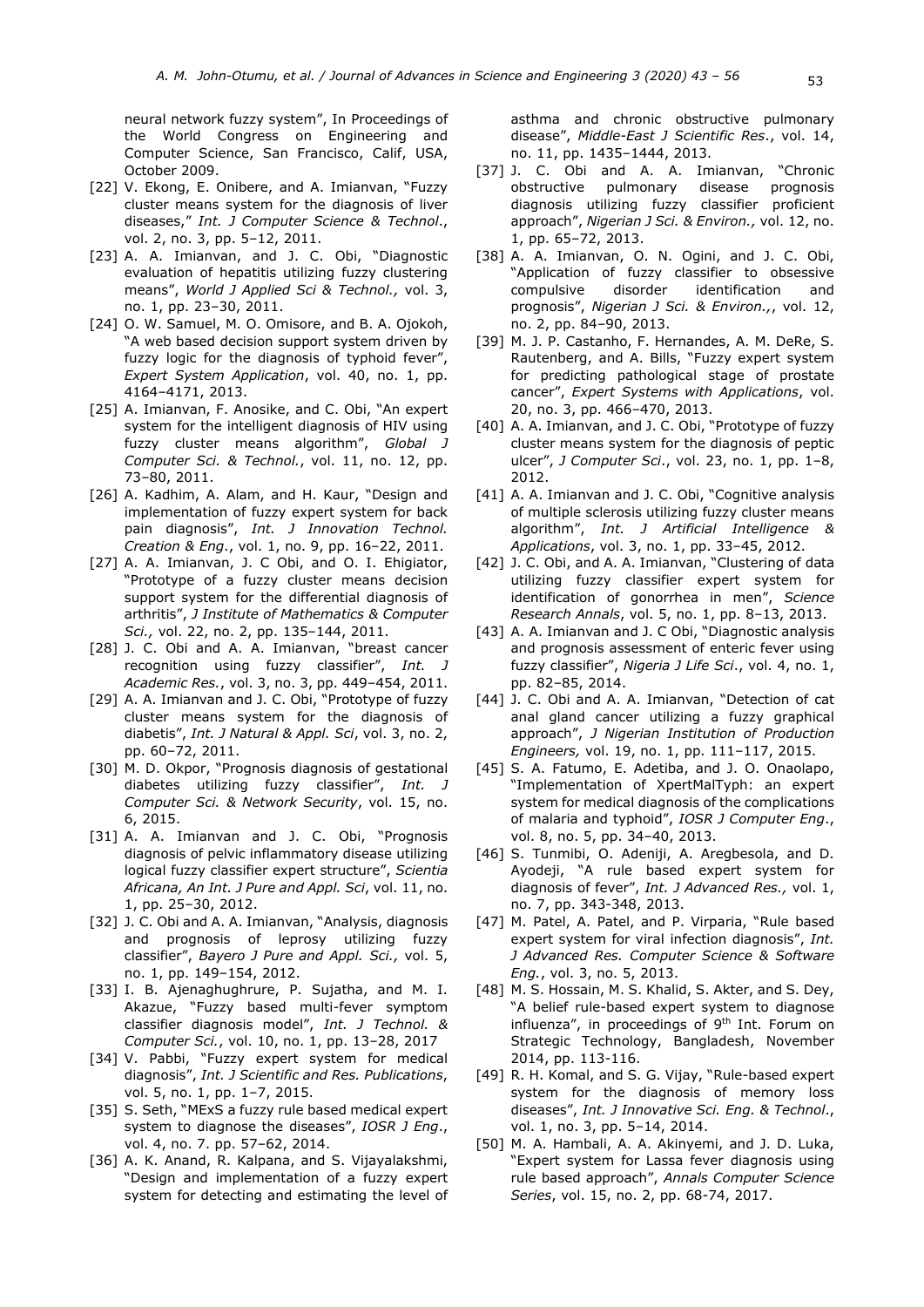- [51] R. O. Osaseri, E. A. Onibere, and A. R. Usiobiafo, "Fuzzy expert model for diagnosis of Lassa fever", *J Nigerian Association of Mathematical Physics,* vol. 27, no. 1, pp. 533-540, 2014.
- [52] S. Karim, H. Suryaningsih, and A. Lause, "Expert system for diagnosing dengue fever", Seminar National Aplikasi Teknologi Informasi, vol. 1, no. 1, pp. 21–23, 2007.
- [53] S. Alshaban and A. K. Taher, "Building a proposed expert system using blood testing", *J Eng. Technol. Res.*, vol. 1, no. 1, pp. 1–6, 2009.
- [54] R. A. Soltan, M. Z. Rashad, and B. El-Desouku, "Diagnosis of some diseases in medicine via computerized expert system", *Int. J Computer Sci. & Information Technol.*, vol. 5, no. 5, pp. 79– 90, 2013.
- [55] K. P. P-Santosh, P. S. Dipti, and M. Indrajit, "An expert system for diagnosis of human diseases", *Int. J Computer Applications*, vol. 1, no. 13, pp. 71–73, 2010.
- [56] M. O. Omisore, O. W. Samuel, and E. J. Atajeromavwo, "A genetic-neuro-fuzzy inferential model for diagnosis of tuberculosis", *Appl. Computing & Informatics*, vol. 13, no. 1, pp. 27–37, 2017.
- [57] E. Solanki, A. Amit, and K. P. Chandresh, "Lung cancer detection and classification using curvelet transform and neural network", *Int. J Scientific Res. & Dev.*, vol. 3, no. 3, pp. 2668–2672, 2015.
- [58] A. Akhikpemelo, M. J. E. Evbogbai, and M. S. Okundamiya, "Fault detection on a 132kV transmission line using artificial neural network," *Int. Review of Electrical Eng.,* vol. 14, no. 3, pp. 220-225, 2019.
- [59] T. Manikandan, N. Bharathi, M. Sathish, and V. Asokan, "Hybrid neuro-fuzzy system for prediction of lung disease based on the observed symptom values", *J Chemical & Pharmaceutical Sci.*, vol. 8, no. 1, pp. 69-76, 2017.
- [60] G. Sumana, G. A. Babu, and R. S. Kumar, "Diagnosis of glomerulonephritis by an ANN based on physical symptoms and clinical observations of the blood samples", In proceedings of the World Congress on Eng., vol. 2, no. 1, pp. 1 – 7, 2013.
- [61] R. A. Amapwan and N. V. Blamah, "The application of information technology in medical practices: using artificial neural network for the diagnosis of hepatitis B", *Int. J Informatics, Technol. & Computers*, vol. 5, no. 2, pp. 38–47, 2019.
- [62] M. R. Raoufy, P. Vahdani, S. M. Alavian, S. Fekri, P. Eftekhari, and S. Gharibzadeh, "A novel method for diagnosing cirrhosis in patients with chronic hepatitis B: artificial neural network approach", *J Medical Systems*, vol. 35, no. 1, pp. 121-126, 2011.
- [63] M. S. Bascil, and H. Oztekin, "A study on hepatitis disease diagnosis using probabilistic neural network", *J Medical Systems*, vol. 36, no. 3, pp. 1603-1606, 2012.
- [64] R. Kh, G. M. Rasegh, G. N. Chagha, and J. Haddania, "An intelligent diagnostic system for

detection of hepatitis using multi-layer perceptron and colonial competitive algorithm," *J Mathematics & Computer Sci.,* vol. 4, no. 1, pp. 237–245, 2012.

- [65] C. Mahesh, E. Kannan, and M. S. Saravanan, "Generalized regression neural network based expert system for hepatitis b diagnosis", *J Computer Sci.*, vol. 10, no. 4, pp. 563–570, 2014
- [66] K. Rezaee, J. Haddadnia, and M. Rasegh-Ghezelbash, "A novel algorithm for accurate diagnosis of hepatitis B and its severity*", Int. J Hospital Res*., vol. 3, no. 1, pp. 1-10, 2014.
- [67] D. Panchal and S. Shah, "Artificial intelligence based expert system for hepatitis B diagnosis", *Int. J Modeling and Optimization*, vol. 1, no. 4, pp. 362–370, 2011.
- [68] S. Ansari, I. Shafi, A. Ansari, J. Ahmad, and S. I. Shah, "Diagnosis of liver disease induced by hepatitis virus using artificial neural networks", In IEEE 14th Int. Multitopic Conference (INMIC), pp. 8 – 12, 2011.
- [69] E. Lopez-Gonza, M. A. Lez, N. Rodrı-guez-Ferna, and C. Mendana-Cuervo, "The logistic decision making in management accounting with genetic algorithms and fuzzy sets", *Mathematics with Soft Computing*, vol. 7, no. 1, pp. 229–241, 2000.
- [70] R. B. Vathana and R. Balasubbramanian, "Genetic-neuro-fuzzy inferential model for tuberculosis detection", *Int. J Appl. Eng. Res*., vol. 13, no. 17, pp. 13308–13312, 2018.
- [71] F. I. Amadin and M. E. Bello, "A genetic neuro fuzzy approach for handling the nurse rostering problem", *Pacific J Sci. Technol.,* vol. 19, no. 1, pp. 198–205, 2018.
- [72] I. D. Oladipo and A. O. Babatunde, "Framework for a genetic-neuro-fuzzy inference system for diagnosis of diabetes mellitus", *Anale Seria Informatica*, vol. 13, no. 1, pp. 194–201, 2018.
- [73] W. Suparta and M. A. Kemal, *Modeling of tropospheric delays using ANFIS*, Switzerland, Springer International Publishing, 2016.
- [74] T. Manikandan, N. Bharathi, M. Sathish, and V. Asokan, "Hybrid neuro-fuzzy system for prediction of lung disease based on the observed symptom values", *J Chemical & Pharmaceutical Sci.*, vol. 8, no. 1, pp. 69-76, 2017.
- [75] M. Nagarajasri and M. Padmavathamma, "Threshold neuro fuzzy expert system for diagnosis of breast cancer", *Int. J Computer Applications*, vol. 66, no. 8, pp. 6-10, 2013.
- [76] M. Gumpy and I. Goni, "Neuro-fuzzy approach for diagnosing and control of tuberculosis", *Int. J Computational Sci. Information Technol. & Control Eng.,* vol. 5, no. 1, pp. 1-10, 2018.
- [77] I. Goni, C. U. Ngene, I. Manga, N. Auwal, and J. C. Sunday, "Intelligent system for diagnosing tuberculosis using adaptive neuro-fuzzy", *Asian J Res. Computer Sci.*, vol. 2, no. 1, pp. 1-9, 2018.
- [78] A. A. Imianvan and J. C. Obi, "Decision support system for the identification of tuberculosis using neuro-fuzzy logic", *Nigerian Annals of Natural Sci.*, vol. 12, no. 1, pp. 12–20, 2012.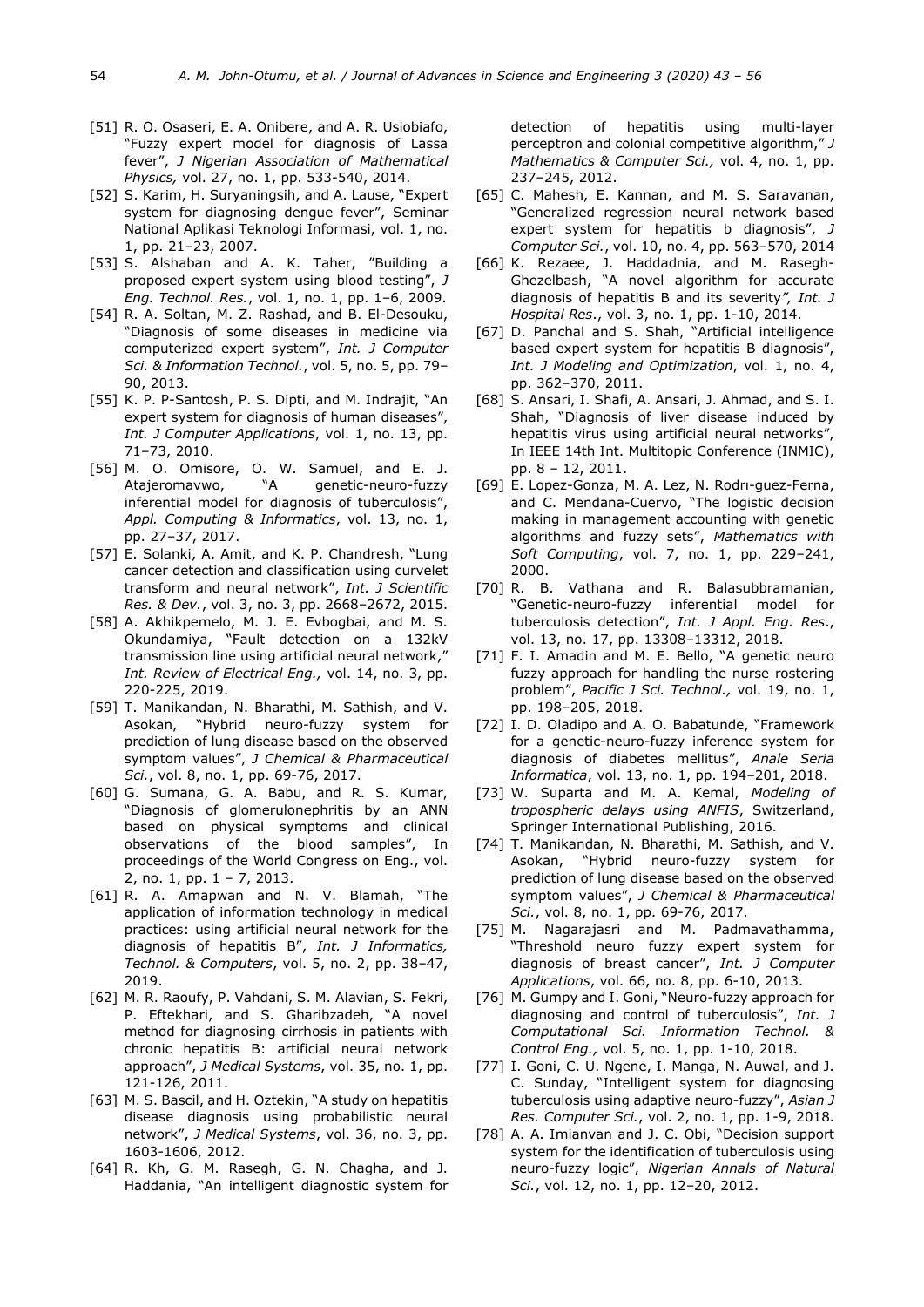- [79] T. M. Oladele, C. D. Okonji, A. Adekanmi, and F. F. Abiola, "Neuro-fuzzy expert system for diagnosis of thyroid diseases", *Annale Computer Science Series*, vol. 16, no. 2, pp. 45-54, 2018.
- [80] E. P. Ephzibah and V. Sundarapandian, "A neuro fuzzy expert system for heart disease diagnosis", *Computer Sci. & Eng.: An Int. J*, vol. 2, no. 1, pp. 17-23, 2012.
- [81] M. E. Shaabani, T. Banirostam, and A. Hedayati, "Implementation of neuro fuzzy system for diagnosis of multiple sclerosis", *Int. J Computer Sci. & Network*, vol. 5, no. 1, pp. 157-164, 2016.
- [82] A. O. Egwali and J. C. Obi, "An adaptive neurofuzzy inference system for diagnosis of EHF," *Pacific J Sci. & Technol*., vol. 16, no. 1, pp. 251- 261, 2015.
- [83] J. J. Tom and N. P. Anebo, "A neuro-fuzzy based model for diagnosis of monkey pox diseases", *Int. J Computer Sci. Trends & Technol*., vol. 6, no. 2, pp. 143–153, 2018.
- [84] S. Maskara, A. Kushwaha, and S. Bhardwaj, "Adaptive euro fuzzy expert system for disease diagnosis", *Int. J Innovations Eng. & Technol.,* vol. 10, no. 2, pp. 121-123, 2018.
- [85] J. C. Obi and A. A. Imianvan, "interactive neurofuzzy expert system for diagnosis of leukemia", *Global J Computer Sci. & Technol*., vol. 11, no. 12, pp. 43–50, 2011.
- [86] A. A. Imianvan and J. C. Obi, "Diagnosis analysis of bipolar disorder using neuro-fuzzy logic", *World J Appl. Sci. & Technol*., vol. 3, no. 11, pp. 63–72, 2011.
- [87] J. C. Obi, and A. A. Imianvan, "Decision support system for the intelligent identification of alzheimer using neuro-fuzzy logic", *Int. J Soft Computing*, vol. 2, no. 2, pp. 25–38, 2011.
- [88] J. C. Obi and A. A. Imianvan, "Decision support system for the diagnosis of malaria using neurofuzzy logic", *Int. J Natural & Appl. Sci*., vol. 3, no. 2, pp. 36–49, 2011.
- [89] J. C. Obi, and A. A. Imianvan, "Fuzzy-neural approach for colon cancer prediction", *Scienta Africana, An Int. J Pure & Appl. Sci.*, vol. 11, no. 1, pp. 65–76, 2012.
- [90] A. A. Imianvan and J. C. Obi, "Application of neuro-fuzzy expert system for the probe and prognosis of thyroid disorder", *Int. J Fuzzy Logic System*, vol. 2, no. 2, pp. 1–11, 2012.
- [91] A. Imianvan and J. C. Obi, "Intelligent neurofuzzy expert system for autism recognition", *Nigerian J Sci. & Environ.,* vol. 12, no. 1, pp. 73– 80, 2013.
- [92] J. Jang, "ANFIS: adaptive-network-based fuzzy inference system", *IEEE Transactions on Systems, Man, and Cybernetics*, vol. 23, no. 3, pp. 665–685, 1993.
- [93] S. Sebhatu, A. Kumar, and S. Pooja, "Applications of soft computing techniques for pulmonary tuberculosis diagnosis", *Int. J Recent Technol. & Eng.*, vol. 8, no. 3, pp. 1–9, 2019.
- [94] J. C. Obi, A. A. Imianvan, and V. E. Ekong, "Genetic neuro-fuzzy system for the intelligent recognition of stroke", *J Computer Sci. Application*, vol. 19, no. 1, pp. 24 – 31, 2012.
- [95] J. C. Obi and A. A. Imianvan, "Soft computing: a objective approach in varied diabetes recognition", *J Biomedical Eng. & Medical Imaging*, vol. 1, no. 5, pp. 23 – 33, 2014.
- [96] R. Kavita and B. Kavita, "A soft computing genetic-neuro fuzzy approach for data mining and its application to medical diagnosis", *Int. J Eng. & Advanced Technol.*, vol. 3, no. 1, pp. 5– 8, 2013.
- [97] M. A. Alghamdi, S. G. Bhind, and M. A. Alam, "disease diagnosis using soft computing model: a digest", *Int. J Computer Applications*, vol. 102, no. 10, pp. 1–3, 2014.
- [98] M. Al-Akhras, A. Barakat, M. Alawaidhi, and M. Habib, "Using soft computing techniques to diagnose glaucoma disease", *J Infection & Public Health*, vol. 1, no. 1, pp. 1–8, 2019.
- [99] A. Pratap, C. S. Kanimozhiselvi, R. Vijayakumar, and K. V. Pramod, "Soft computing models for the predictive grading of childhood autism: a comparative study", *Int. J Soft Computing & Eng*., vol. 4, no. 3, pp. 64 – 67, 2014.
- [100] K. S. Parikh, T. P. Shah, R. Kota, and R. Vora, "Diagnosing common skin diseases using soft computing techniques", *Int. J Bio-Science & Bio-Technol.*, vol. 7, no. 6, pp. 275–286, 2015.
- [101] V. Sivakrithika, S. S Merlin, and K. Sugirtha, "An efficient medical image diagnosis system using soft computing techniques", *J Theoretical & Applied Information Technol*., vol. 36, no. 2, pp. 190–198, 2012.
- [102] A. Mahdieh, B. Nooshin, and A. Karim, "New hybrid hepatitis diagnosis system based on genetic algorithm and adaptive network fuzzy inference system", In 21<sup>st</sup> IEEE Iranian conference on electrical engineering (ICEE), 1 – 6, 2013
- [103] A. Waheed, A. Ayaz, I. Amjad, H. Muhammad, H. Anwar, R. Gauhar, K. Salman, U. K. Ubaid, K. Dawar, and H. Lican, "Intelligent hepatitis diagnosis using adaptive neuro-fuzzy inference system and information gain method", *Soft Computing*, vol. 1, no. 1, 1–8, 2018.
- [104] C. Hui-Ling, L. Da-You, Y. Bo, L. Jie, and W. Gang, "A new hybrid method based on local fisher discriminant analysis and Support Vector Machines for Hepatitis disease diagnosis", *Expert Systems with Applications*, vol. 38, no. 9, pp. 11796–11803, 2011.
- [105] N. Mehdi, M. Azra, R. Mina, and J. Hassan, "Diagnosing Hepatitis disease by using Fuzzy Hopfield Neural Network", *Annual Research and Review in Biology*, pp. 2709–2721, 2014.
- [106] E. Dogantekin, A. Dogantekin, and D. Avci, "Automatic hepatitis diagnosis system based on linear discriminant analysis and adaptive network based on fuzzy inference system", *Expert System Application*, vol. 36, no. 1, pp. 11282–11286, 2009.
- [107] D. Calisir and E. Dogantekin, "A new intelligent hepatitis diagnosis system: PCA LSSVM", *Expert System Application*, vol. 38, no. 10, pp. 10705–10708, 2011.